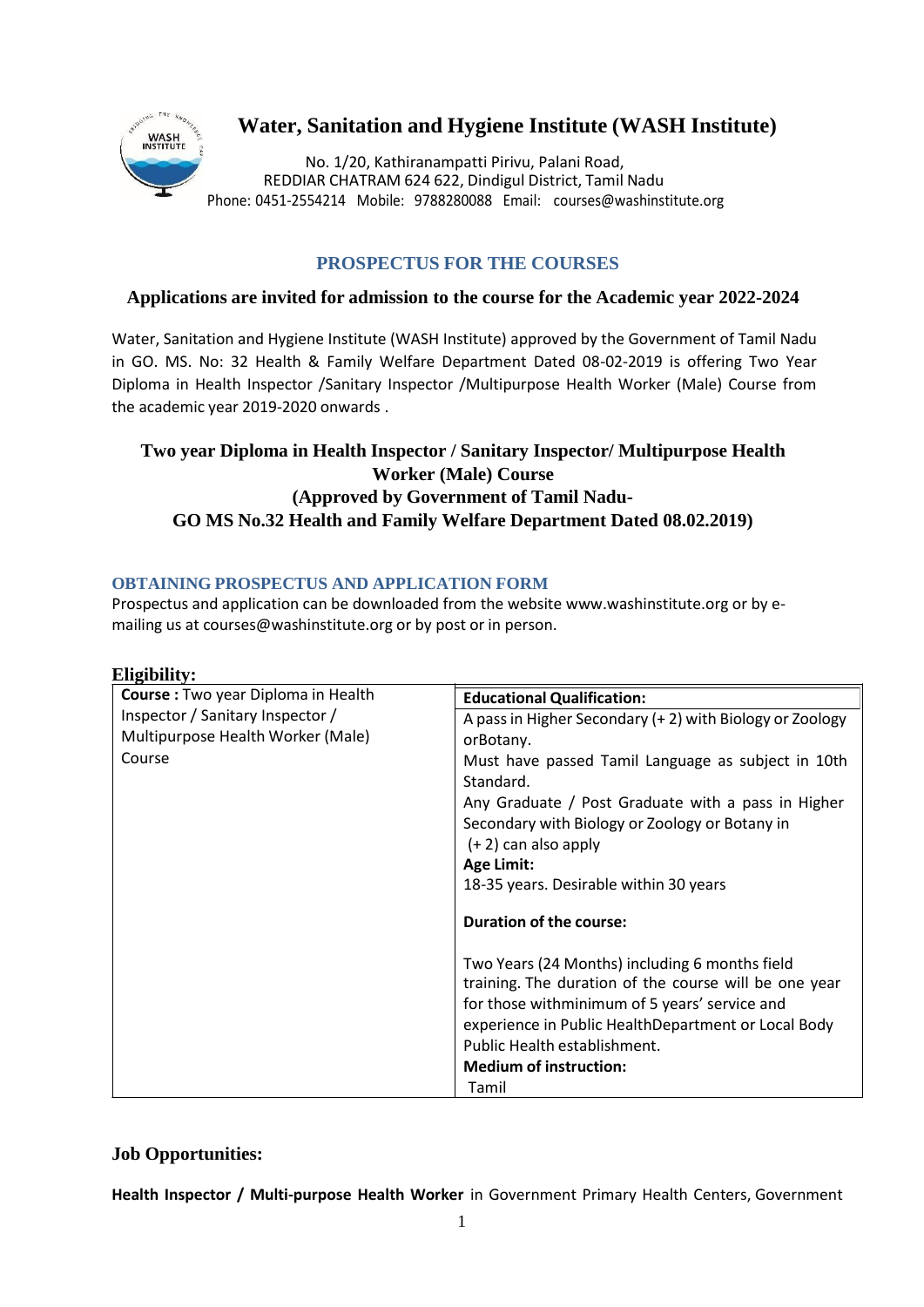Hospitals, and reputed Private Hospitals.

**Sanitary Inspector** in Municipal Corporations, Municipalities, Town Panchayats and Industries.

**Health Inspector / Sanitary Inspector** in Railways, Airports, Ports, Medical Colleges and related Government of India Departments.

## **SUBMITTING FILLED IN APPLICATION FOR ADMISSION**

- 1. Applicants are requested to read carefully the rules of eligibility and other instructions given in the prospectus.
- 2. The entries in the application form shall be made by the applicant in his/her own hand writing. The handwriting should be legible.
- 3. Details of the photo copies of certificates submitted along with the application should be mentioned in the application. Enclosures to be sent along with the filled-in application.
- 4. Original certificates should not be sent.
- 5. The candidates have to submit photo copies of the following certificates duly attested by a Gazetted Officer along with the application form:
	- a. SSLC Mark Statement ,
	- b. HSC Mark Statement,
	- c. Transfer Certificate
	- d. Community Certificate obtained from Tahsildar / Deputy Tahsildar concerned
	- e. If the applicant is a Graduate / Post Graduate , copy of UG/ PG mark statements / DegreeCertificates / Provisional Certificate
	- f. Two self-addressed, stamped envelopes, each for Rs.20 value should be enclosed.
	- g. Filling with any wrong information or suppression of information may result in punitive action.
	- h. Certificates other than those required need not be enclosed.
	- i. The application form without the photocopies of relevant certificates will not be considered.
	- j. All the columns in the application should be filled in.

Note: Along with the filled application form, a demand draft for Rs.500/- drawn in favour of **"Water, Sanitation and Hygiene Institute" and payable at Dindigul** is to be enclosed.

6. Photograph – Two recent passport size colour photographs to be attached. One photo shouldbe affixed in the application form and one additional to be sent along with the application.

### **SELECTION PROCEDURE AND COMMUNICATION**

- 1. The application received will be screened and selected based on marks obtained in the Higher Secondary (+ 2). The selected candidates will be communicated about the admission individually by post or by e-mail address, given in the application.
- 2. The list of selected candidates will also be displayed in the Institute's website

### **FEES DETAILS**

- 1. The fees can be paid in two instalments. First year fees along with caution deposit should be paid at the time of admission and the second instalment in Second year at the time of reopening
- 2. A caution deposit of Rs.4, 000 is payable by each student, of which 50% is refundable after completion of the course.

#### **Fees Breakup Details: Please check in the admission office**